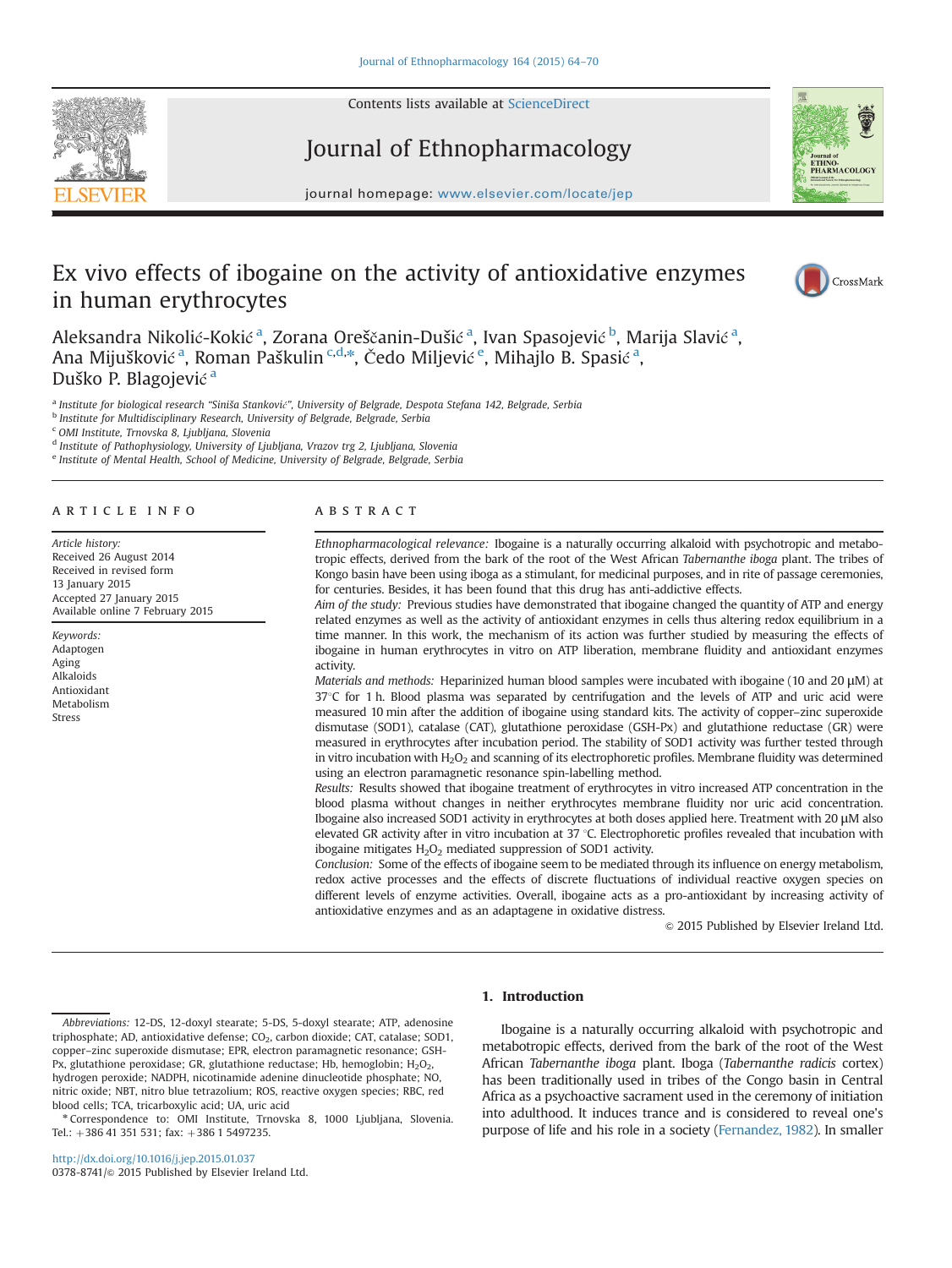doses it is appreciated due to its stimulant and aphrodisiac properties or as a tonic during convalescence after diseases ([Naranjo, 1969;](#page-6-0) [Schultes, 1970\)](#page-6-0). Hunters use it to promote vigilance on long, tiring marches, on lengthy canoe voyages, and on difficult night watches while stalking pray [\(Fernandez, 1982; Schultes et al., 2001\)](#page-6-0). Youthfulness and longevity are claimed effects of low daily iboga supplementation (personal communication with Fang tribe – Paškulin, Gabon 1997).

More recently, based on human case reports and experimental data from animal studies it has been found that this drug has antiaddictive effects. The administration of ibogaine reduced selfadministration of cocaine, morphine, heroin, alcohol, and reduced nicotine preference [\(Alper, 2001](#page-5-0)). Doses up to 1 mg/L (3,22 μM) correspond to moderate stimulant effect, raising the dose brings psychoactive range and approaching 4 mg/L (12,89 μM) relates to the anti-addictive properties, while above are the traditional initiation doses [\(Fernandez and Fernandez, 2001; Mash et al., 2000\)](#page-5-0). Although ibogaine possess affinity for different types of receptors, its effects appear not to be mediated via any single type of receptor ([Alper,](#page-5-0) [2001\)](#page-5-0). Paš[kulin et al. \(2006\)](#page-6-0) showed the stimulating influence of ibogaine on rat brain energy metabolism. The results pointed out the elevation of the enzymes of glycolysis and tricarboxylic acid (TCA) cycle and subsequent higher metabolic turnover. Separate experiment on yeast Saccharomyces cerevisiae showed that induction of energy metabolism-related enzymes was not mediated via receptor bindings and it is not linked to cell differentiation or organization in tissue. Yeast incubation with ibogaine at doses from 1 to 20 mg/L (approximately 3 to 60 μM) is followed by a fall in cellular ATP level and an increase in  $CO<sub>2</sub>$  production in the first hour of exposure to ibogaine in a dose dependant manner, suggesting that ibogain promotes ATP consumption (Paš[kulin et al., 2010, 2012\)](#page-6-0). A transient and reversible fall in ATP pool happens immediately (10 min) after addition of ibogaine. Consequently increased cellular respiration is associated by the production of reactive oxygen species (ROS) and, surprisingly, significant drop in the total oxidative load. After 5 h of exposure, energy metabolism related enzymes (glyceraldehyde-3-phosphate dehydrogenase, phosphoglycerate kinase, enolase and alcohol dehydrogenase) were induced, as well as SOD1 protein suggesting increased energy production and antioxidant cellular protection (Paš[kulin et al., 2010\)](#page-6-0). Since ibogaine did not show any significant in vitro antioxidant properties per se (Paš[kulin et al., 2012](#page-6-0)), the results indicate its stimulating influence on physiological oxidative stress defense system in a pro-antioxidant manner. It seems that ibogaine triggers remodeling of the housekeeping metabolism and under the initial energy cost it results in increased metabolic efficacy, enhanced free energy availability and sustainability.

Since the ATP depletion affects the cellular mitochondrial metabolism, here we used erythrocytes as a model system that is not dependant on mitochondrial energetics. Furthermore, it was shown that erythrocytes deliberated ATP from membrane bound ATP pools [\(Chua et al., 2012\)](#page-5-0) after different kind of stimuli [\(Ellsworth et al.,](#page-5-0) [2009](#page-5-0)). Therefore, we measured the concentration of ATP in blood plasma after ibogaine treatment and its influence on membrane fluidity. Because ATP in the blood plasma is dephosphorylated [\(Coade](#page-5-0) [and Pearson, 1989](#page-5-0)) and further decomposed by adenosine deaminase to hypoxanthine [\(Plagemann et al., 1985](#page-6-0)) and finally uric acid (UA), here we also measured the content of UA.

In physiological settings, erythrocytes show a self-sustaining activity of antioxidative defense (AD) enzymes, such as: copper–zinc superoxide dismutase (SOD1, EC 1.11.16), catalase (CAT, EC 1.11.1.6), glutathione peroxidase (GSHPx, EC 1.11.1.9) and glutathione reductase (GR, EC 1.6.4.2). Their coordinate actions protect the erythrocyte's bio-macromolecules from free radical-mediated damage. Since there is no de novo synthesis of AD enzymes in mature erythrocytes, their defense capacity is limited (Nikolić-Kokić [et al., 2010\)](#page-6-0). According to previous results that ibogaine treatment led to elevated anti-oxidant defense (Paš[kulin et al., 2006, 2010\)](#page-6-0), the aim of our study was also to explore in vitro effects of ibogaine on the activity of the key antioxidant enzymes: SOD1, CAT, GSHPx and GR in the model of erythrocytes where de novo enzyme synthesis is absent.

# 2. Materials and methods

### 2.1. Material

Ibogaine HCL was donated by Sacrament of Transition, Maribor, Slovenia. Ibogaine was used in our series of experiments since it is directly related to the iboga plant as its principal alkaloid. Besides, majority of the literature concerns this pure form.

#### 2.2. Subjects and blood sampling

Fresh blood was obtained from 13 normal weights, non-smoking, male volunteers (ages 23–39). They were healthy and free of clinical evidence of any chronic illness. All study participants provided written informed consent and the study protocol was reviewed and approved by principal institution's ethical review boards. After 12–14 h overnight fast, blood samples were obtained by venipuncture and pooled in tubes containing heparin  $(1 g/L)$ .

### 2.3. Experimental procedures

Fresh whole blood aliquots were incubated in vitro for 1 h at 37  $\degree$ C without (control) or with ibogaine (doses of 10 and 20 μM according to Paš[kulin et al., 2010\)](#page-6-0). ATP and uric acid concentrations in blood plasma were measaured after only 10 min of incubation. After 1 h erythrocytes and plasma were immediately separated by centrifugation (10 min, 5000 rpm,  $4^{\circ}$ C).

Aliquots of three-times washed erythrocytes with saline  $(0.9\% \text{ w/w})$ were centrifuged and separated erythrocytes were hemolysed in icecold distilled water. Antioxidant defense enzyme activities were measured in lysate. For SOD1 activity determination hemoglobin was removed by the method of [Tsuchihashi \(1923\).](#page-6-0) Hemoglobin was estimated by the method of [Drabkin and Austin \(1935\).](#page-5-0)

#### 2.4. ATP assay

ATP was measured in human plasma samples as suggested by [Gorman et al. \(2007\)](#page-5-0). Whole blood was separated in 3 aliquots: control (1) and treated with 10 (2) and  $20 \mu M$  (3) of ibogaine. Samples were centrifuged at 5000  $g/10$  min/4 °C to extract plasma. ATP concentration was measured using an ATP bioluminescence assay kit. Luciferin–luciferase agent  $(100 \mu L)$  was added to samples  $(100 \mu L)$ , and ATP-dependent luminescence was measured with a luminometer (CHAMELEON™V, Hidex, Turku, Finland). The standard curve was obtained by serial dilutions of 2 nM ATP stock solution. ATP concentrations were expressed as pmol/ml of blood plasma.

#### 2.5. Uric acid determination

Uric acid (UA) concentration in human plasma samples was determined using commercially available enzymatic colorimetric assay according to the manufacturer's instructions (Randox-analyzer Monarch, Milan, Italy). The reference values for UA are  $142-339 \mu$ mol/L for females and 202-416  $\mu$ mol/L for males.

#### 2.6. Indication of membrane fluidity

Fresh blood was obtained from four healthy volunteers (ages 23–39) using tubes containing 0.072 mL of 7.5%  $K_3$ EDTA as the anticoagulant per 3 mL of blood (Vacuette EDTA, Greiner Bio-One,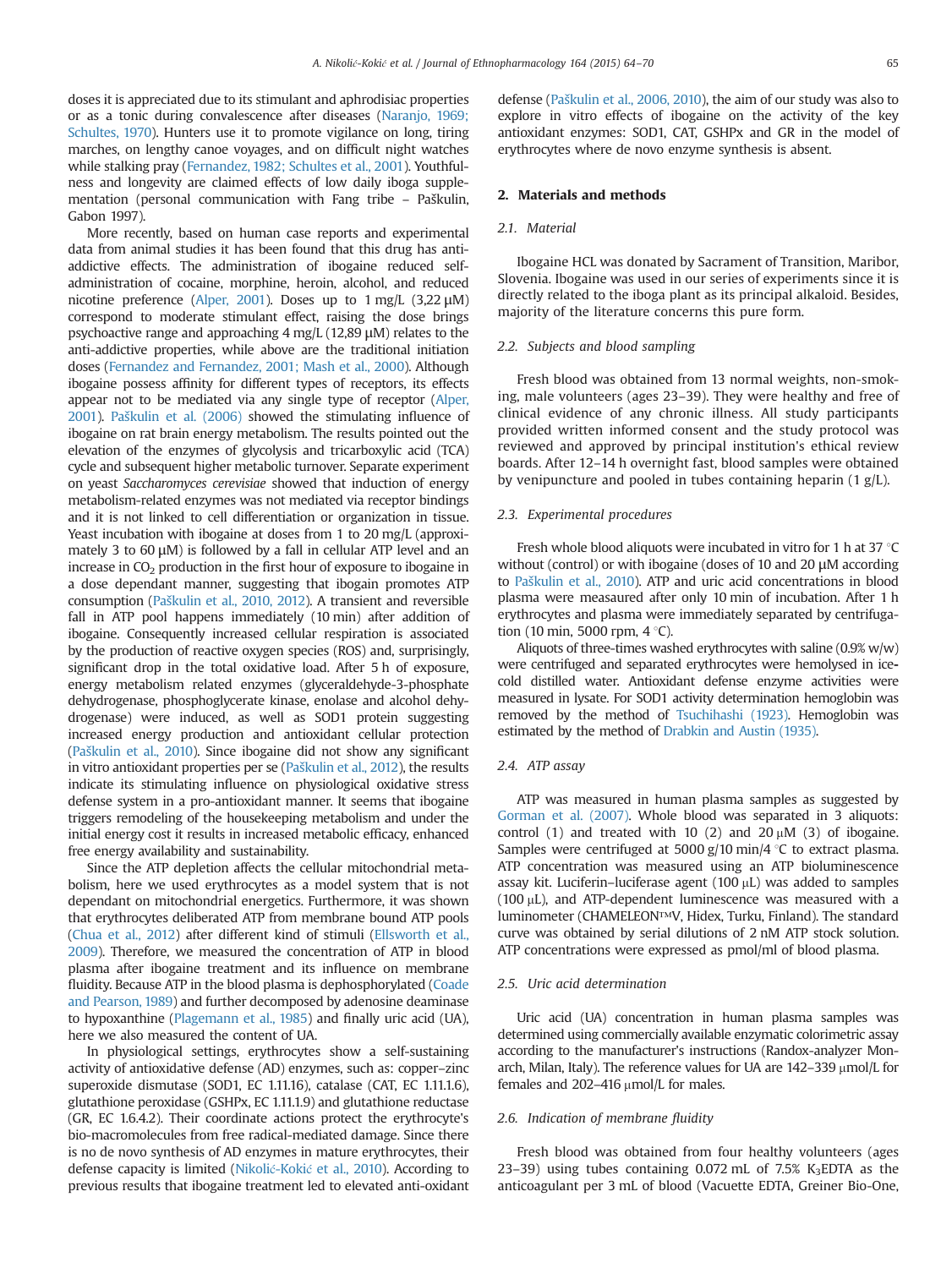<span id="page-2-0"></span>Austria). Spin-labeling of the erythrocytes (erythrocyte membranes) was performed as described by Ajdžanović [et al. \(2011\)](#page-5-0). After ibogaine incubation blood was washed three times with an isotonic Phosphate Buffer Solution (PBS; NaCl 8.8 g/L, Na<sub>2</sub>HPO<sub>4</sub> 1.2 g/L, NaH<sub>2</sub>PO<sub>4</sub> 0.43 g/L, pH was adjusted to 7.4 with 1 M HCl) by centrifugation at 3500 g/10 min/4 °C. The hematocrit in fresh blood was 40%, and the same hematocrit was adjusted in all samples before incubation. An ethanol solutions of fatty acid spin-probes 5-DS (2-(3 carboxypentyl)-2-tridecyl-4,4-dimethyloxazolidine-3-oxyl; Molecular Probes, Junction City, OR, USA) and 12-doxyl stearate were supplemented on the walls of tubes. After the ethanol evaporated, sample was added and gently mixed. The amount of 5-DS and 12-doxyl stearate was added to the erythrocytes to obtain the optimal spinlabel/membrane-lipid ratio of approximately 1:100. EPR spectra were recorded using a Varian E104-A EPR spectrometer operating at X-band (9.1 GHz) and adjusted to the following settings: modulation amplitude, 2 G; modulation frequency, 100 kHz; microwave power, 10 mW; scan range, 100 G; and scan time, 4 min; time constant 0.25 s. The temperature was controlled at  $20^{\circ}$ C during the measurements. Spectra were recorded and analyzed using EW software (Scientific Software). The order parameter (S), calculated as shown previously (Ajdžanović [et al., 2011](#page-5-0); see Fig. 1), was used as an indication of membrane fluidity. The data are presented as the mean  $\pm$  standard deviation of at least three separate experiments. Significances of differences were calculated using Student's t-test. Means were considered significantly different at  $p < 0.05$ .

#### 2.7. Measurement of the activity of antioxidant enzymes

The activity of SOD1 in erythrocytes was assayed using SOD inhibition of epinephrine autooxidation to adrenochrome mediated by superoxide anion radical at pH 10.2 [\(Misra and Fridovich, 1972](#page-5-0)) and



Fig. 1. Characteristic EPR spectra of erythrocytes labeled with 5-DS without or with ibogaine (322 μM i.e. 100 mg/L). S, order parameter; 2  $T_{\text{II}}$ , outer hyperfine splitting;  $2 T<sub>⊥</sub>$ , inner hyperfine splitting; a, isotropic hyperfine coupling constant in crystal  $[a=1/3(T<sub>xx</sub>+T<sub>yy</sub>+T<sub>zz</sub>)]$ ; a', isotropic hyperfine coupling constant in membrane  $[a'=1/3(T<sub>II</sub>+2T<sub>⊥</sub>)]$ ; Txx, Tyy, Tzz, hyperfine constants (for 5-DS they were taken to be  $T_{xx} = T_{yy} = 6.1$  G,  $T_{zz} = 32.4$  G; for 12-DS  $T_{xx} = 6.26$  G  $T_{yy} = 5.81$  G,  $T_{zz} = 33.46$  G). Dashed lines marking parameters in control spectra, are shown in order to stress out differences between controls and treated samples. Two narrow lines originate from the DSs in the solution (arrows) [\(Ajdzanovic et al., 2011\)](#page-5-0).

expressed in U/g Hb. CAT activity was measured by the procedure of [Beutler \(1982\)](#page-5-0) and expressed in U/g Hb. The activity of GSH-Px was determined using t-butyl hydroperoxide as a substrate [\(Paglia and](#page-6-0) [Valentine, 1967\)](#page-6-0) and expressed in μmol NADPH/min/g Hb. Glutathione reductase (GR) activity was assayed as reported by [Glatzle et al. \(1974\)](#page-5-0) and expressed in μmol NADPH/min/g Hb.

### 2.8. Electrophoresis

Native polyacrylamide gel electrophoresis (PAGE) was performed according to [Laemmli \(1970\)](#page-5-0), using 12% acrylamide. Just before PAGE, erythrocytes or Thushihashi erythrocytes were incubated for 1 h at 37  $\degree$ C under gentle stirring in the absence (controls) and presence of 1) H<sub>2</sub>O<sub>2</sub> (final concentration of 5 mM), 2) ibogaine (10 and 20 μM), and 3)  $H<sub>2</sub>O<sub>2</sub>$  and ibogaine (respective doses). Incubated SOD containing samples were diluted to the activity of 2 U/ml with buffer (12% glycerol, 0.5 mM Tris–HCl, 0.2 M EDTA, pH 6.8), before loading 50 μl well. SOD bands were visualized using the activity staining procedure described by [Beauchamp and Fridovich \(1971\)](#page-5-0), using the reduction of nitro blue tetrazolium (NBT) with superoxide produced by photochemical reduction of riboflavin with TEMED.

#### 2.9. Statistic analyses

Sample assays were determined in triplicate and presented as mean  $\pm$  standard deviation (SD). Statistical significance was established by protocols described in [Hinkle et al. \(2002\)](#page-5-0). Differences among parameters were assessed by Repeated Measures analysis of variance (ANOVA) followed by Partial Correlation analysis and Analysis of Variance of Contrast Variables. In all statistical analyses, p values less than 0.05 were deemed significant.

# 3. Results

Earlier reports showed that ibogaine effects on ATP in cells is fast and occurs in minutes (Paš[kulin et al., 2010](#page-6-0)). Therefore, we measured the concentration of ATP in blood plasma after 10 min of incubation. An increase of ATP in the blood plasma after 10 min of incubation was observed (Table 1). The effect was dose dependant. On the other hand, there were no changes in UA concentration in the blood plasma (Table 1).

#### Table 1

ATP and uric acid concentration in the blood plasma after the treatment of the whole blood with ibogaine in vitro. Results are expressed as mean + SD ( $n=6$ ). Statistical significance was tested by one way ANOVA and post-hoc Tukey's HSD test between all tested samples. Different letters in superscript represents statistically significant differences between samples (a vs. b,  $p < 0.05$ ; a vs. c,  $p < 0.001$ ; b vs. c,  $p < 0.01$ ).

| <b>SamSamples</b> | <b>Controls</b>       | Ibogaine $10 \mu M$ | Ibogaine $20 \mu M$ | <b>ANOVA</b> |
|-------------------|-----------------------|---------------------|---------------------|--------------|
| ATP(pM)           | $59.8 + 22.2^{\rm a}$ | $86 + 19.6^b$       | $127 + 30^{\circ}$  | p < 0.001    |
| $UA(\mu M)$       | $318 + 74$            | $305 + 68$          | $300 + 86$          | N.S.         |

# Table 2

The effect of ibogaine on membrane fluidity using  $12$ -DS. Order parameter  $(S)$  is inversely proportional to membrane fluidity. Results are expressed as mean  $\pm$  SD  $(n=4)$ . Statistical significance was tested by one way ANOVA and post-hoc Tukey's HSD test between all tested samples. There are no statistically significant differences between samples.

| <b>Samples</b>          | <b>Controls</b> | Ibogaine $10 \mu M$ | Ibogaine $20 \mu M$ |
|-------------------------|-----------------|---------------------|---------------------|
| 12-doxyl stearate $(S)$ | $48.2 + 12.1$   | $40.8 + 4.8$        | $39.7 + 4.9$        |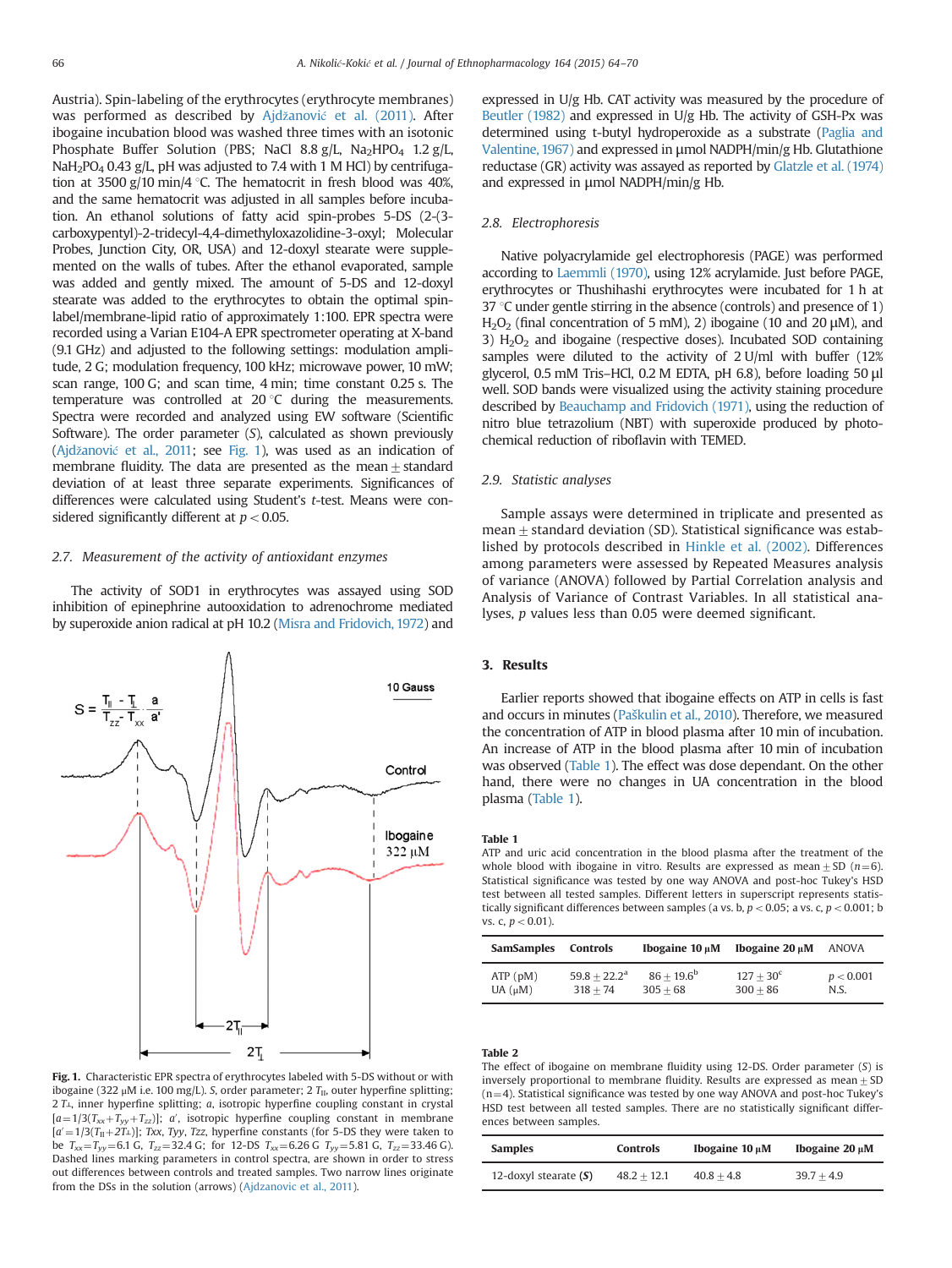

Fig. 2. Antioxidant enzymes activity in erythrocytes of control blood samples incubated in vitro with ibogaine (10 and 20 μM final concentration) for 1 h at 37 °C. Results are expressed as mean  $\pm$  SE. Significance between groups was tested by Repeated Measures analysis of variance (ANOVA) and Univariate Tests of Hypotheses for Within Subject Effects. Different letter at superscript means statistical significance ( $p < 0.05$ ) between groups.

#### Table 3

SOD activity in erythrocytes of control blood samples incubated in vitro with ibogaine (10 and 20 μM final concentration) for 1 h. Results are expressed as  $mean \pm SE$ . Significance between groups was tested by Repeated Measures analysis of variance (ANOVA) and Univariate Tests of Hypotheses for Within Subject Effects. Different letters in superscript represents statistically significant differences between samples (a vs. b,  $p < 0.001$ ; a vs. ab, non-significant).

|            |                      |                | Controls (C) $C + ibogaine (10 \mu M)$ $C + ibogaine (20 \mu M)$ ANOVA |           |
|------------|----------------------|----------------|------------------------------------------------------------------------|-----------|
| <b>SOD</b> | $2545 + 155^{\rm a}$ | $2932 + 218^b$ | $2947 + 203^b$                                                         | p < 0.001 |
| <b>CAT</b> | $16.4 + 1$           | $16.5 + 0.9$   | $16.6 + 1.5$                                                           | NS.       |
| GSH-Px     | $21 + 1$             | $21.2 + 1.2$   | $22.3 + 1.3$                                                           | NS.       |
| <b>GR</b>  | $6.6 + 0.4^a$        | $7 + 0.3^{ab}$ | $7.6 + 0.3^b$                                                          | P < 0.01  |

To test ibogain ability to affect membrane fluidity, characteristic EPR spectra of erythrocytes labeled with 5-DS and 12-doxyl stearate without or with ibogaine were recorded [\(Fig. 1](#page-2-0), [Table 2\)](#page-2-0). According to S order parameter (order parameter (S) is inversely proportional to membrane fluidity), ibogaine at doses of 10 and 20 μM did not influence membrane fluidity ([Table 2\)](#page-2-0). At dose of  $32.2 \mu M$  (10 mg/L) ibogaine slightly elevated membrane fluidity, but without statistical significance (data not shown). However, S order parameter was significantly lower ( $p < 0.05$ ) in erythrocytes membrane incubated with ibogaine at dose of 322  $\mu$ M (100 mg/L) which means that ibogaine increases fluidity, but at doses rather high than therapeutic [\(Fig. 1](#page-2-0)).

Results showed that blood incubation for 1 h at 37  $\degree$ C with ibogaine with both doses 10 and 20 μM in vitro elevated SOD activity in erythrocytes and GR activity, but statistically significant only at dose of 20 μM (Fig. 2, Table 3). The elevation of SOD activity was recorded in every individual samples and ranged from 9% to 40% for 10 μM dose and from 4% up to the 59% for 20  $\mu$ M dose ([Fig. 3](#page-4-0); the norm of the reaction for every sample is shown) with high and significant coefficient of regression ( $r=0.876$ ,  $p<0.01$  and  $r=0.766$ ,  $p<0.05$ , respectively). The norm of reaction for each GR activity sample [\(Fig. 4\)](#page-4-0) shows the increase of GR activity at 20 μM treatment ranged from 8% to 39%. However, there were no statistical significant changes in CAT and GSHPx activities after ibogaine incubation with both doses. Furthermore, individual differences in measured samples were inconsistent, without any significant correlation (the norms of reaction for individual samples were not shown).

Electrophoretic profiles of SOD activity from RBC and partially purified erythrocytes by a Tsuchihashi method showed visible ibogain effects on SOD per se [\(Fig. 5](#page-4-0), line 3 vs. 5, and line 7 vs. 9). Tsuchihashi method removes hemoglobin and a large quantity of proteins from erythrocytes and remaining part is purified SOD. On the other hand, the results showed that blood in vitro incubation with  $H_2O_2$  decreased SOD activity in both RBC controls and partially purified cells with the Tsuchihashi method ([Fig. 5,](#page-4-0) line 1 vs. 2, line 3 vs. 4, and line 7 vs. 8). Incubation of both treated RBC (controls) and partially purified with the Tsuchihashi method with ibogaine in vitro increased SOD resistance to hydrogen peroxide inhibition (line 4 vs. 6; line 8 vs. 10). Also, the results indicate that the Tsuchihashi method significantly decreased SOD resistance comparing to the controls (line 6 vs. 10).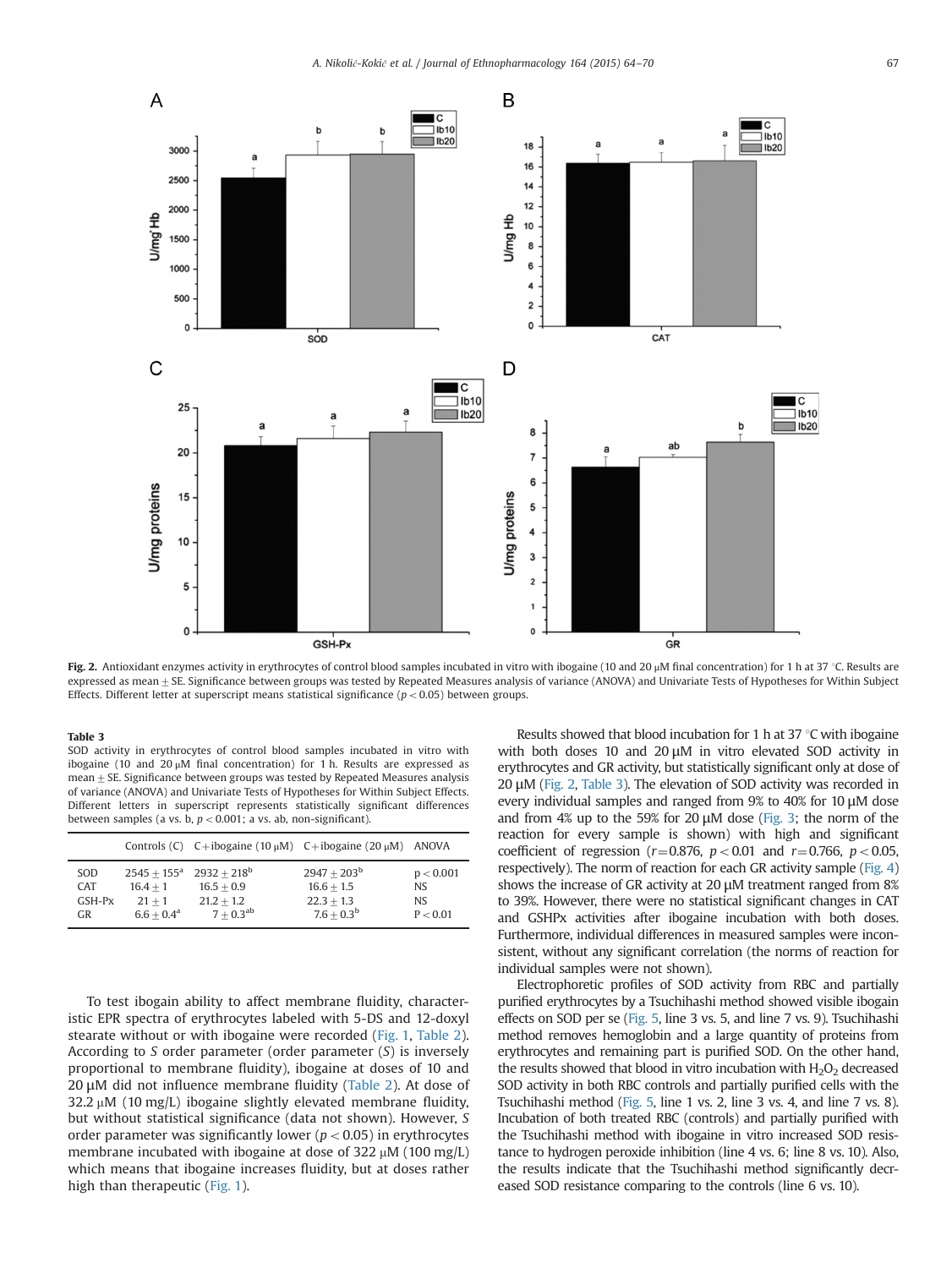<span id="page-4-0"></span>

Fig. 3. SOD activity in individual blood samples after in vitro incubation with ibogaine A) 10 μM and B) 20 μM for 1 h at 37 °C. Correlation analysis showed significant positive correlation between activities before and after in vitro incubation with ibogaine 10  $\mu$ M (r=0.876; p < 0.01), and 20  $\mu$ M (r=0.766; p < 0.05).



Fig. 4. GR activity in individual blood samples before and after in vitro incubation with ibogaine (20  $\mu$ M) for 1 h at 37 °C. Correlation analysis showed positive correlation between activities before and after in vitro incubation with ibogaine  $20 \mu M$  (r=0.6; p < 0.085).

### 4. Discussion

Previous results already indicated that a part of the effects of ibogaine were mediated via energy and antioxidative metabolism. The main effect of ibogaine action appears to be an increase of ATP consumption, ATP release from cellular pool and subsequent induction



Fig. 5. SOD1 electrophoresis gels (light bands indicate SOD1 activity): 1. RBC Controls; 2 RBC Controls +  $H_2O_2$  (5 mM); 3. RBC Controls in vitro incubation – 1 h; 4. RBC Controls +  $H_2O_2$  (5 mM) in vitro incubation – 1 h; 5. RBC Controls + ibogaine (10 μM) in vitro incubation – 1 h; 6. RBC Controls + ibogaine (10 μM) +  $H_2O_2$  (5 mM) in vitro incubation – 1 h; 7. Tsuchihashi method SOD in vitro incubation – 1 h; 8. Tsuchihashi method  $SOD + H<sub>2</sub>O<sub>2</sub>$  (5 mM) in vitro incubation – 1 h; 9. Tsuchihashi method SOD+ibogaine (10  $\mu$ M) in vitro incubation – 1 h; 10. Tsuchihashi method SOD+ibogaine (10  $\mu$ M)+H<sub>2</sub>O<sub>2</sub> (5 mM) in vitro incubation – 1 h.

of its synthesis (Paš[kulin et al., 2006, 2010, 2012\)](#page-6-0). The exact mechanism of such effect is still unknown, but the effects were rather fast and ATP consumption occured in minutes after ibogaine application on baker yeast cells. Herein, we measured the concentration of ATP in blood plasma after 10 min of incubation with ibogaine and recorded an increase of ATP in the blood plasma. This increase happened without changes in UA concentration suggesting that elevated ATP levels in plasma were not followed by increased ATP decomposition in our experimental model. Erythrocytes have several membrane bound ATP pools [\(Chua et al., 2012\)](#page-5-0). The releasing of ATP from erythrocytes to extracellular space is one of the postulated mechanisms of signal transduction adapting oxygen supply with local tissue oxygen demand within the erythrocyte and microvessels [\(Ellsworth et al., 2009](#page-5-0)). Controlled ATP release occurs in response to both physiological and pharmacological stimuli, hypoxia and hypercapnia [\(Bergfeld and](#page-5-0) [Forrester, 1992\)](#page-5-0), reductions in oxygen tension [\(González-Alonso](#page-5-0) [et al., 2002\)](#page-5-0), and even mechanical deformation [\(Sprague et al., 2001\)](#page-6-0) and the amount of ATP released is influenced by the magnitude of the stimulus. However, since whole blood was incubated with ibogaine, other blood cell types could also produce pleiotropic substances and induce or modulate ibogaine effects, which could be mitochondrial mediated.

Our results suggest that ATP release that is provoked by ibogaine in concentrations applied in this and previous experiments (10 and  $20 \mu$ M) is not related to changes in erythrocytes membrane fluidity. Ibogaine as a lipophilic molecule freely enters the cell (Paš[kulin et al.,](#page-6-0) [2012](#page-6-0)), so doses applied in our experiment could influence membrane ATP pools, but not through changes in membrane fluidity. Our results show that ibogain influences membrane fluidity only in very high, clinically irrelevant doses (322  $\mu$ M i.e. 100 mg/L).

ATP release and consumption trigger its rapid resynthesis in erythrocytes by increased glycolysis and pentose phosphate pathway (PPP) generating also more NADPH. On the other hand, elevated lactate led to elevated dissociation of oxygen from hemoglobin providing more oxidative environment. ATP release also happens when hemoglobin intensively dissolves oxygen, and feedback mechanism for ATP release attenuation seems to be mediated by elevation of NO ([Olearczyk et al., 2004](#page-6-0)). NO modulates glycolysis in erythrocytes by nitrosoglutathione (GSNO) fastening reestablishment of ATP pool and thus providing more NADPH ([Galli et al.,](#page-5-0) [2002\)](#page-5-0). Elevated level of NADPH in erythrocytes is favorable cell environment for the elevation of GR activity [\(Deponte, 2013\)](#page-5-0). Elevated GR activity found in our experiment seems to be compensatory to increased NADPH providing conservation of functional thiol groups and the physiological attempt to preserve intracellular redox homeostasis. Our results showed that GR activity in erythrocytes is higher after incubation of blood with ibogaine, but this increase is statisticaly significant only when 20 μM dose was applied suggesting concentration related effect. These suggest that ibogaine also provocates sequences of different cellular events that lead to changed redox potential of cells.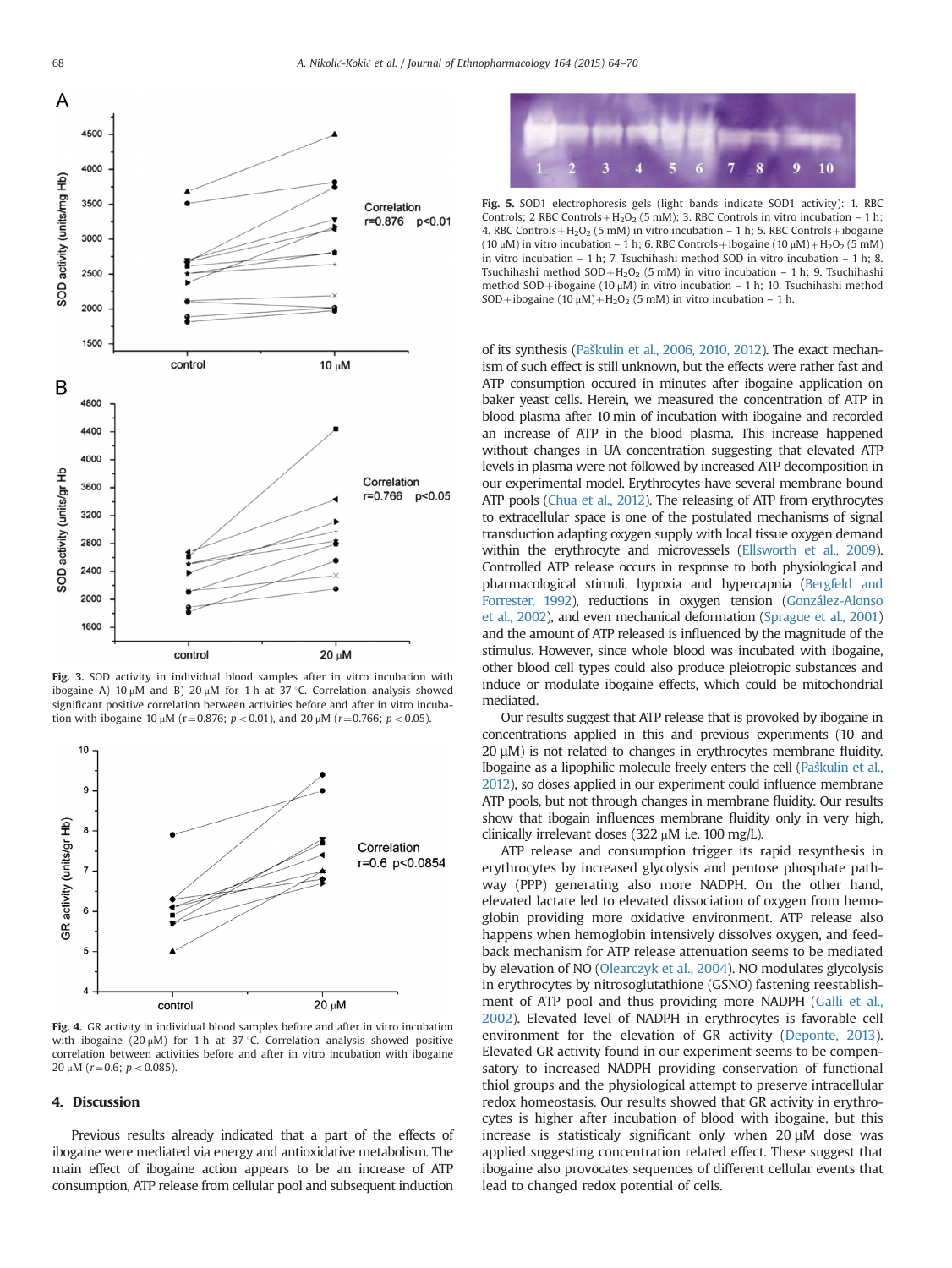<span id="page-5-0"></span>Our results demonstrated that treatment with ibogaine (both 10 and  $20 \mu$ M), even in erythrocytes where mitochondrial apparatus and nucleus with protein synthesis system are absent, elevated SOD1 activity. The elevation is not so high in the order of magnitude, but is highly significant ( $p < 0.001$ ), and very correlated between individual samples ( $r=0.876$ ,  $p<0.01$ ), approved by correlation analysis. Furthermore, the analysis of SOD1 activity on electrophoretic profiles showed that ibogain treatment stabilize SOD1 molecule against  $H_2O_2$  mediated inhibition of SOD1 activity and the disruption of its structure (no presence of extra bands). It is already known that the exposure of SOD1 to micromolar concentration of  $H_2O_2$  lead to inhibition of SOD1 activity, partial sequestration of the molecule and the formation of an extra band upon electrophoresis SOD1 profile (Hodgson and Fridovich, 1975; Mavelli et al., 1983). This effect is postulated as feedback mechanism of the control of SOD1 activity by its product (Bray et al., 1974). In our work, SOD1 from blood incubated with ibogaine ex vivo showed (according to electrophoretic profile) stabile both the structure and the activity upon exposure to  $H_2O_2$ . There are data on serotonin and dopamine transporters where ibogaine as a pharmacochaperon binds directly to the transporter in an inward-open conformation and stabilize the molecule (Bulling et al., 2012). To show possible direct effects of ibogaine to sole SOD1 molecules, SOD1 was separated from non-treated blood (according to the Tsuchihashi method) and practically isolated. Isolated SOD1 molecules were incubated with ibogaine in vitro at the same dose and incubation time as RBC. Isolated SOD1 molecules showed, again, elevated resistance to  $H_2O_2$  according to electrophoretic profile. It seems that ibogaine somehow stabilize SOD1 structure and retain its activity. The mechanism of this action is unknown. It can be attributed to direct effect on SOD1 molecule, but also to indirect physiological influence. There is data that physiologicaly active redox molecules can increase SOD activity [\(Sun et al., 2012\)](#page-6-0). Increased SOD1 activity removes faster superoxide in cells decreasing possibility of further oxidative process and ROS generation, but generates hydrogen peroxide  $(H_2O_2)$  that is decomposed by CAT and GPx. On the other hand, superoxide produces with NO toxic peroxynitrite (Koppenol et al., 1992), and thus, (1) proceeds to subsequent cellular toxicity and (2) diminishes NO physiological activity. Superoxide,  $H_2O_2$ , and peroxynitrite are known inhibitors of glyceraldehyde-3-phosphate dehydrogenase [\(Hyslop et al., 1988; Souza](#page-6-0) [and Radi, 1998\)](#page-6-0). Elevated SOD1 activity (and increased superoxide removal) can be attributes to the stabilization of the feedback mechanism and the conservation of physiological NO/ATP mediated signal transduction mechanism in erythrocytes.

Our results showed that transient and fast ibogaine mediated energy depletion led to later increase of antioxidant defense, especially SOD1. The antioxidant defense is closely related to energy metabolism, since energy production and respiration are source for ROS. While free radicals are undesired side product of energy production, their elimination at the same time consumes energy by utilization of reduced molecules that would otherwise serve as an energy source. Besides and even more, oxidative demage of biomolecules demands their repair i.e. replacement, which is even higher energy expenditure. So, pro-antioxidant economizing on this level liberates some energy, which is used in above mentioned indications for traditional use – stimulant, renewal of exhausted tissues after disease, detoxication, or mental shifts on psychonautic expeditions.

Taken together, our results prove that important part of the effects of ibogaine is mediated through its influence on energy metabolism, redox active processes and the effects of discrete fluctuations of individual reactive oxygen species on different levels of enzyme activities. Overall, ibogaine acts as a pro-antioxidant by increasing activity of antioxidative enzymes and as an adaptogene in oxidative distress.

#### Acknowledgments

This work was supported by a grant from the Ministry of Science and Technological Development of the Republic of Serbia, Project no: 173014 "Molecular mechanisms of redox signaling in homeostasis: adaptation and pathology", University of Belgrade.

#### References

- Ajdžanović[, V., Spasojevi](http://refhub.elsevier.com/S0378-8741(15)00052-5/sbref1)ć, I., Sošić-Jurjević, B., Filipović, B., Trifunović, S., Sekulić, M., Milošević[, V., 2011. The negative effect of soy extract on erythrocyte membrane](http://refhub.elsevier.com/S0378-8741(15)00052-5/sbref1) fl[uidity: an electron paramagnetic resonance study. Journal of Membrane](http://refhub.elsevier.com/S0378-8741(15)00052-5/sbref1) [Biology 239 \(3\), 131](http://refhub.elsevier.com/S0378-8741(15)00052-5/sbref1)–135.
- [Alper, K.R., 2001. Ibogaine: A Review. Academic Press, San Diego, California.](http://refhub.elsevier.com/S0378-8741(15)00052-5/sbref2)
- [Beauchamp, C., Fridovich, I., 1971. Superoxide dismutase: improved assays and an](http://refhub.elsevier.com/S0378-8741(15)00052-5/sbref3) [assay applicable to acrylamide gels. Analytical Biochemistry 44, 276](http://refhub.elsevier.com/S0378-8741(15)00052-5/sbref3)–287.
- [Bergfeld, G.R., Forrester, T., 1992. Release of ATP from human erythrocytes in](http://refhub.elsevier.com/S0378-8741(15)00052-5/sbref4) [response to a brief period of hypoxia and hypercapnia. Cardiovascular Research](http://refhub.elsevier.com/S0378-8741(15)00052-5/sbref4)  $26.40 - 47.$
- Beutler, E., 1982. Red Cell Metabolism [a Manuel of Biochemical Methods, third ed.](http://refhub.elsevier.com/S0378-8741(15)00052-5/sbref5) [Grune and Stratton, New York, NY.](http://refhub.elsevier.com/S0378-8741(15)00052-5/sbref5)
- [Bray, R.C., Cockle, S.A., Fielden, E.M., Roberts, P.B., Rotilio, G., Calabrese, L., 1974.](http://refhub.elsevier.com/S0378-8741(15)00052-5/sbref6) [Reduction and inactivation of superoxide dismutase by hydrogen peroxide.](http://refhub.elsevier.com/S0378-8741(15)00052-5/sbref6) [Biochemical Journal 139 \(1\), 43](http://refhub.elsevier.com/S0378-8741(15)00052-5/sbref6)–48.
- [Bulling, S., Schicker, K., Zhang, Y.W., Steinkellner, T., Stockner, T., Gruber, C.W.,](http://refhub.elsevier.com/S0378-8741(15)00052-5/sbref7) [Boehm, S., Freissmuth, M., Rudnick, G., Sitte, H.H., Sandtner, W., 2012. The](http://refhub.elsevier.com/S0378-8741(15)00052-5/sbref7) [mechanistic basis for noncompetitive ibogaine inhibition of serotonin and](http://refhub.elsevier.com/S0378-8741(15)00052-5/sbref7) [dopamine transporters. The Journal of Biological Chemistry 287 \(22\),](http://refhub.elsevier.com/S0378-8741(15)00052-5/sbref7) 18524–[18534.](http://refhub.elsevier.com/S0378-8741(15)00052-5/sbref7)
- [Chua, H., Puchulu-Campanellaa, E., Galanb, J.A., Taob, W.A., Lowa, P.S., Hoffman, J.F.,](http://refhub.elsevier.com/S0378-8741(15)00052-5/sbref8) 2012. Identifi[cation of cytoskeletal elements enclosing the ATP pools that fuel](http://refhub.elsevier.com/S0378-8741(15)00052-5/sbref8) [human red blood cell membrane cation pumps. Proceedings of the National](http://refhub.elsevier.com/S0378-8741(15)00052-5/sbref8) [Academy of Science 109 \(31\), 12794](http://refhub.elsevier.com/S0378-8741(15)00052-5/sbref8)–12799.
- [Coade, S.B., Pearson, J.D., 1989. Metabolism of adenine nucleotides in human blood.](http://refhub.elsevier.com/S0378-8741(15)00052-5/sbref9) [Circulation Research 65, 531](http://refhub.elsevier.com/S0378-8741(15)00052-5/sbref9)–537.
- [Deponte, M., 2013. Glutathione catalysis and the reaction mechanisms of glutathione](http://refhub.elsevier.com/S0378-8741(15)00052-5/sbref10)[dependent enzymes. Biochimica et Biophysica Acta 1830, 3217](http://refhub.elsevier.com/S0378-8741(15)00052-5/sbref10)–3266.
- [Drabkin, D.L., Austin, J.H., 1935. Spectrophotometric studies. II. Preparations from](http://refhub.elsevier.com/S0378-8741(15)00052-5/sbref11) [washed blood cells: nitric oxide hemoglobin and sulfhemoglobin. The Journal](http://refhub.elsevier.com/S0378-8741(15)00052-5/sbref11) [of Biological Chemistry 112, 51](http://refhub.elsevier.com/S0378-8741(15)00052-5/sbref11)–55.
- [Ellsworth, M.L., Ellis, C.G., Goldman, D., Stephenson, A.H., Dietrich, H.H., Sprague, R.S.,](http://refhub.elsevier.com/S0378-8741(15)00052-5/sbref12) [2009. Erythrocytes: oxygen sensors and modulators of vascular tone. Physiology 24,](http://refhub.elsevier.com/S0378-8741(15)00052-5/sbref12) 107–[116.](http://refhub.elsevier.com/S0378-8741(15)00052-5/sbref12)
- [Fernandez, J.W., 1982. Bwiti: an ethnography of the religious imagination in Africa.](http://refhub.elsevier.com/S0378-8741(15)00052-5/sbref13) [Princeton University Press, Princeton.](http://refhub.elsevier.com/S0378-8741(15)00052-5/sbref13)
- Fernandez, I.W., Fernandez, R.L., 2001. "Returning to the path": the use of ibogaline] [in an equatorial African ritual context and the binding of time, space, and social](http://refhub.elsevier.com/S0378-8741(15)00052-5/sbref14) [relationships. The Alkaloids Chemistry and Biology 56, 235](http://refhub.elsevier.com/S0378-8741(15)00052-5/sbref14)–247.
- [Galli, F., Rossi, R., Di Simplicio, P., Floridi, A., Canestrari, F., 2002. Protein thiols and](http://refhub.elsevier.com/S0378-8741(15)00052-5/sbref15) glutathione infl[uence the nitric oxide-dependent regulation of the red blood](http://refhub.elsevier.com/S0378-8741(15)00052-5/sbref15) [cell metabolism. Nitric Oxide: Biology and Chemistry 6 \(2\), 186](http://refhub.elsevier.com/S0378-8741(15)00052-5/sbref15)–199.
- [Glatzle, D., Vuilleumie, J.P., Weber, F., Decker, K., 1974. Glutathione reductase test](http://refhub.elsevier.com/S0378-8741(15)00052-5/sbref16) [with whole blood a convenient procedure for the assessment of the ribo](http://refhub.elsevier.com/S0378-8741(15)00052-5/sbref16)flavin [status in humans. Experientia 30, 665](http://refhub.elsevier.com/S0378-8741(15)00052-5/sbref16)–668.
- Gorman, M.W., Feigl, E.O., Buffi[ngton, C.W., 2007. Human plasma ATP concentra](http://refhub.elsevier.com/S0378-8741(15)00052-5/sbref897)[tion. Clinical Chemistry 53 \(2\), 318](http://refhub.elsevier.com/S0378-8741(15)00052-5/sbref897)–325.
- [González-Alonso, J., Olsen, D.B., Saltin, B., 2002. Erythrocyte and the regulation of](http://refhub.elsevier.com/S0378-8741(15)00052-5/sbref17) human skeletal muscle blood fl[ow and oxygen delivery: role of circulating ATP.](http://refhub.elsevier.com/S0378-8741(15)00052-5/sbref17) [Circulation Research. 91, 1046](http://refhub.elsevier.com/S0378-8741(15)00052-5/sbref17)–1055.
- [Hinkle, E.D., Wiersma, W., Jurs, G.S., 2002. Applied Statistics for Behavioral Sciences.](http://refhub.elsevier.com/S0378-8741(15)00052-5/sbref18) Houghton Miffl[in Company, Boston \(](http://refhub.elsevier.com/S0378-8741(15)00052-5/sbref18)fifth ed.).
- [Hodgson, E.K., Fridovich, I., 1975. The interaction of bovine erythrocyte superoxide](http://refhub.elsevier.com/S0378-8741(15)00052-5/sbref19) [dismutase with hydrogen peroxide: chemiluminescence and peroxidation.](http://refhub.elsevier.com/S0378-8741(15)00052-5/sbref19) [Biochemistry. 14 \(24\), 5299](http://refhub.elsevier.com/S0378-8741(15)00052-5/sbref19)–5303.
- [Hyslop, P.A., Hinshaw, D.B., Halsey, W.A., Schraufstatter, I.U., Sauerheber, R.D., Spragg, R.G.,](http://refhub.elsevier.com/S0378-8741(15)00052-5/sbref20) [Jackson, J.H., Cochrane, C.G., 1988. Journal of Biological Chemistry 263, 1665](http://refhub.elsevier.com/S0378-8741(15)00052-5/sbref20)–1675.
- [Koppenol, W.H., Moreno, J.J., Pryor, W.A., Ischiropoulos, H., Beckman, J.S., 1992.](http://refhub.elsevier.com/S0378-8741(15)00052-5/sbref21) [Peroxynitrite, a cloaked oxidant formed by nitric oxide and superoxide.](http://refhub.elsevier.com/S0378-8741(15)00052-5/sbref21) [Chemical Research in Toxicology 5, 834](http://refhub.elsevier.com/S0378-8741(15)00052-5/sbref21)–842.
- [Laemmli, U.K., 1970. Cleavage of structural proteins during the assembly of the](http://refhub.elsevier.com/S0378-8741(15)00052-5/sbref22) [head of bacteriophage T4. Nature 7, 680](http://refhub.elsevier.com/S0378-8741(15)00052-5/sbref22)–685.
- [Mash, D.C., Kovera, C.A., Pablo, J., Tyndale, R., Ervin, F.D., Williams, I.C., Singleton, E.G.,](http://refhub.elsevier.com/S0378-8741(15)00052-5/sbref23) [Mayor, M., 2000. Ibogaine: complex pharmacokinetics, concerns for safety, and](http://refhub.elsevier.com/S0378-8741(15)00052-5/sbref23) preliminary effi[cacy measures. Annals of the New York Academy for Sciences](http://refhub.elsevier.com/S0378-8741(15)00052-5/sbref23) [914, 394](http://refhub.elsevier.com/S0378-8741(15)00052-5/sbref23)–401.
- [Mavelli, I., Ciriolo, M.R., Rotilio, G., 1983. Multiple electrophoretic variants of Cu, Zn](http://refhub.elsevier.com/S0378-8741(15)00052-5/sbref24) superoxide dismutase as expression of the enzyme aging. Effects of  $H_2O_2$ , [ascorbate and metal ions. Biochemical and Biophysical Research Communica](http://refhub.elsevier.com/S0378-8741(15)00052-5/sbref24)[tions 117 \(3\), 677](http://refhub.elsevier.com/S0378-8741(15)00052-5/sbref24)–681.
- [Misra, H.P., Fridovich, I., 1972. The role of superoxide anion in the autoxidation of](http://refhub.elsevier.com/S0378-8741(15)00052-5/sbref25) [epinephrine and a simple assay for superoxide dismutase. The Journal of](http://refhub.elsevier.com/S0378-8741(15)00052-5/sbref25) [Biological Chemistry 247 \(10\), 3170](http://refhub.elsevier.com/S0378-8741(15)00052-5/sbref25)–3175.